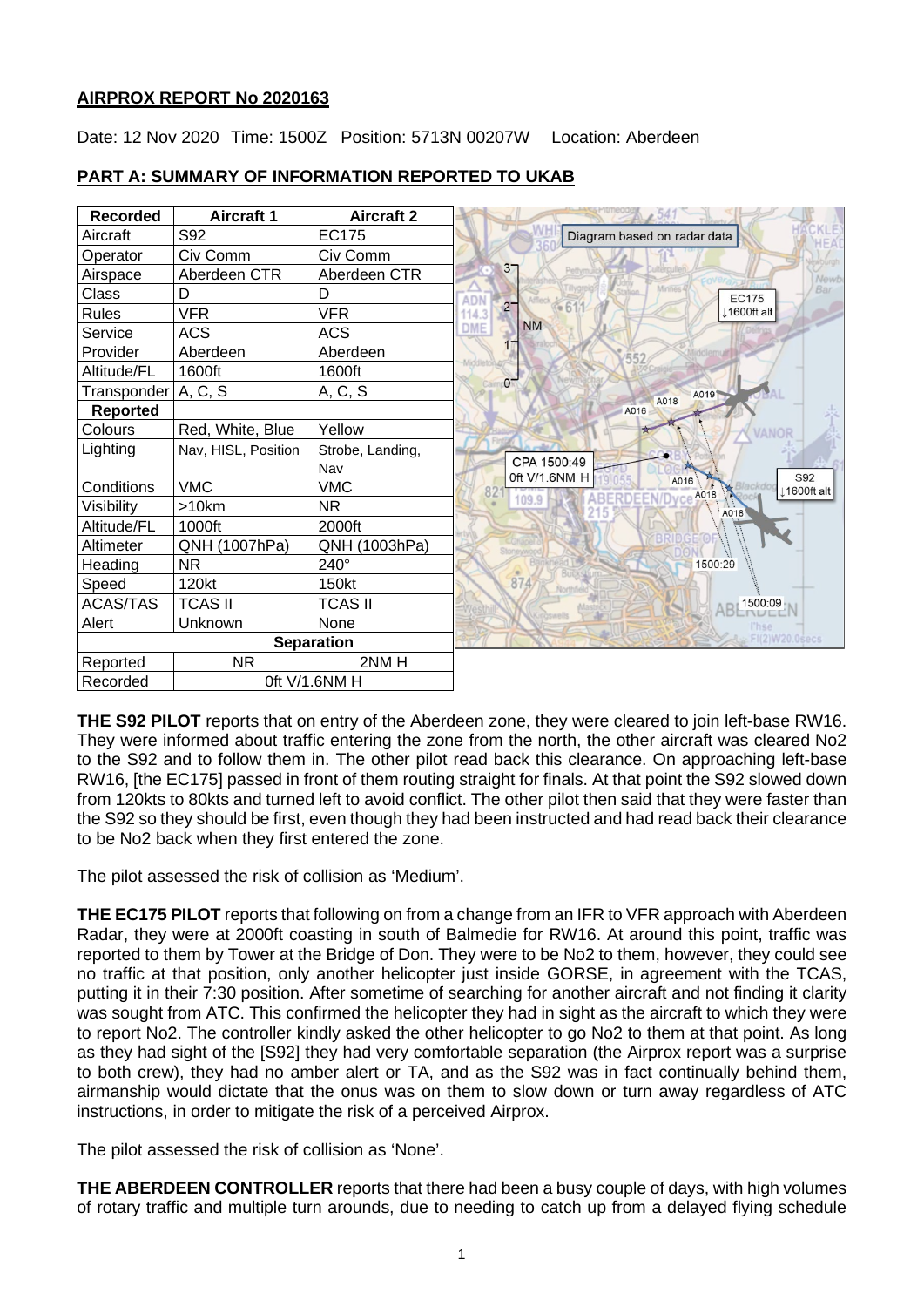earlier in the week caused by poor visibility both on and off shore. Flying conditions at the time of the event were VMC but with strong southerly winds, meaning most helicopters were recovering to the airfield VFR. This meant that the airspace was very busy and Traffic Information was frequently being passed to make the most efficient use of the runway and integration of VFR and IFR. [EC175 C/S] reported on frequency approaching the CTR boundary and was given Traffic Information on a series of southbound VFR light aircraft transiting on the VFR lane. The controller established that the crew were visual with this traffic and could maintain visual separation from it. Once this had been done, they then informed [the EC175] about their position in the recovery sequence for RW16 and provided specific Traffic Information to them on an S92 helicopter, south of their position. They gave [EC175 C/S] very specific instructions that they were to position No2 to [the S92] and once they had received verbal confirmation from [the EC175 pilot] that they would position No2, they gave them wake turbulence warning and distance advice. The controller then communicated with [the S92] informing them that the EC175 would position behind them. As both aircraft approached the radar head, it became apparent from the information on the ATM, in this case ground speed, that the EC175 had sped up and was now in close proximity, north of [the S92]. At this point the EC175 pilot transmitted and queried whether or not they were still No2 as they were now ahead of [the S92]. The controller immediately responded by transmitting to [the S92] to confirm that they had visual contact with [the EC175] and were willing to allow this helicopter to arrive No1. This they agreed to and confirmed visual contact, the controller then issued a confirmation instruction to [S92 C/S] to position No2 to [EC175 C/S] coupled with wake turbulence advice. Of note the initial arrival order had been established to make the best use of the runway, allowing the S92 to land and vacate around the mid-point of the runway, whilst a land after could have been issued to the EC175 allowing them to vacate close to the threshold, swapping the order around meant that the S92 crew would have to delay arrival whilst [EC175 C/S] vacated the runway. This had the potential to create a knock on effect, reducing the spacing for traffic on the ILS and, due to the unpredictable nature of the time and distance required for the S92 to land, potentially made it challenging to manage the vortex separation between the S92 and any ILS traffic.

## **Factual Background**

The weather at Aberdeen was recorded as follows:

METAR COR EGPD 121450Z AUTO 22013KT 9999 NCD 09/06 Q1003 NOSIG=

## **Analysis and Investigation**

## **Aberdeen Investigation**

RW16 was in use at Aberdeen. [The S92] was inbound to the airfield under a VFR clearance to route via GORSE not above 1500ft. The crew of [EC175 C/S] had planned to conduct an IFR arrival, however following a period of vectoring to avoid a number of southbound light aircraft between the CTR boundary at Hackley Head and Longside airfield the crew elected to make a VFR join and were cleared into controlled airspace not above 2000ft.

At 1457:20 [S92 C/S] was at GORSE at 1500ft tracking approximately 280°. [EC175 C/S] was 6.1NM north of [S92 C/S] at 2000ft and tracking approximately 260°. At 1458:09 the pilot of [S92 C/S] made their initial call to the Aberdeen Tower controller (ADC), reporting that they were approaching Bridge of Don. ADC instructed the pilot to join on left base RW16 (throughout this event all pilot readbacks were correct).

At 1458:22 the pilot of [EC175 C/S] contacted ADC and reported they were visual with traffic on the Stonehaven Lane (sic). ADC sought confirmation that they were visual with traffic to the north of them (the first southbound light aircraft on the Peterhead Lane). The pilot confirmed this was correct. ADC issued a circuit joining clearance to [EC175 C/S] to "*continue left base 16, number two in the pattern, number one is a [S92] just coasting in at BOD not above two thousand feet*". Having acknowledged this the crew of [EC175 C/S] were given wake turbulence warning with recommended distance of 3NM which was also acknowledged by the pilot.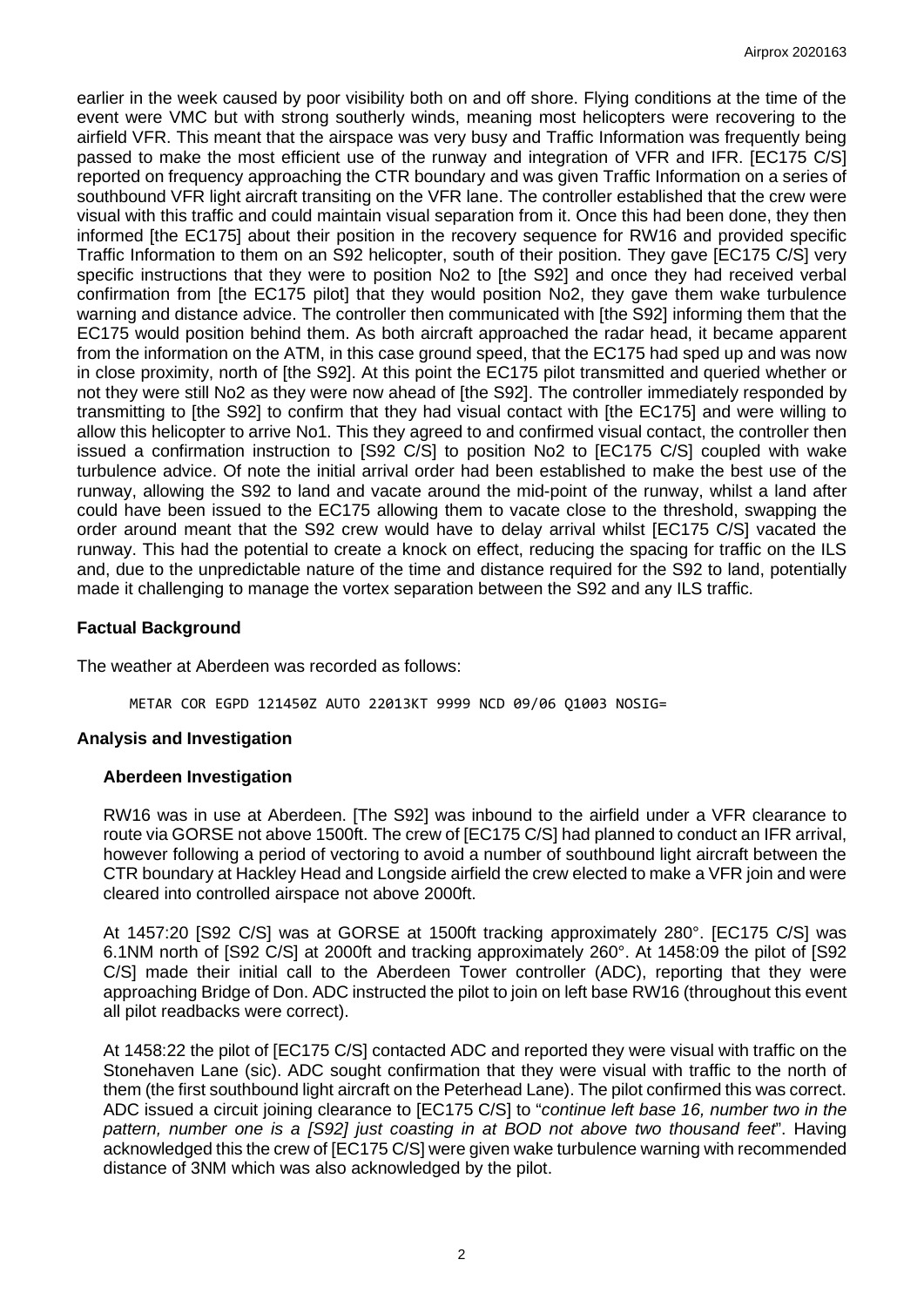At 1458:57 the ADC advised the crew of [S92 C/S] that traffic north of them was an EC175 and that it was No2 to them. The pilot acknowledged this and reported they were "looking" for the traffic. At 1459:05 the aircraft were 4.56NM apart and converging with [S92 C/S] at 1500ft and groundspeed of 132kts and [EC175 C/S] indicating 2100ft at 138kts (Figure 1).



At 1459:24 the [EC175 C/S] commenced descent with a slight increase in groundspeed to ~145kts. At 1500:05 the distance between the aircraft was now 2.7NM and 150ft. The pilot of [EC175 C/S] asked ADC to confirm that they were No2 to traffic in their 8 o'clock, adding that they were ahead of them. ADC responded that was the intention but to standby (Figure 2).



Figure 2

At 1500:18 the ADC asked the pilot of [S92 C/S] if they were happy for [EC175 C/S] to go ahead of them. The pilot of [S92 C/S] responded they were and stated they were slowing down. The aircraft were now 2.15NM/75ft apart. ADC issued a wake turbulence warning to [S92 C/S] (Figure 3).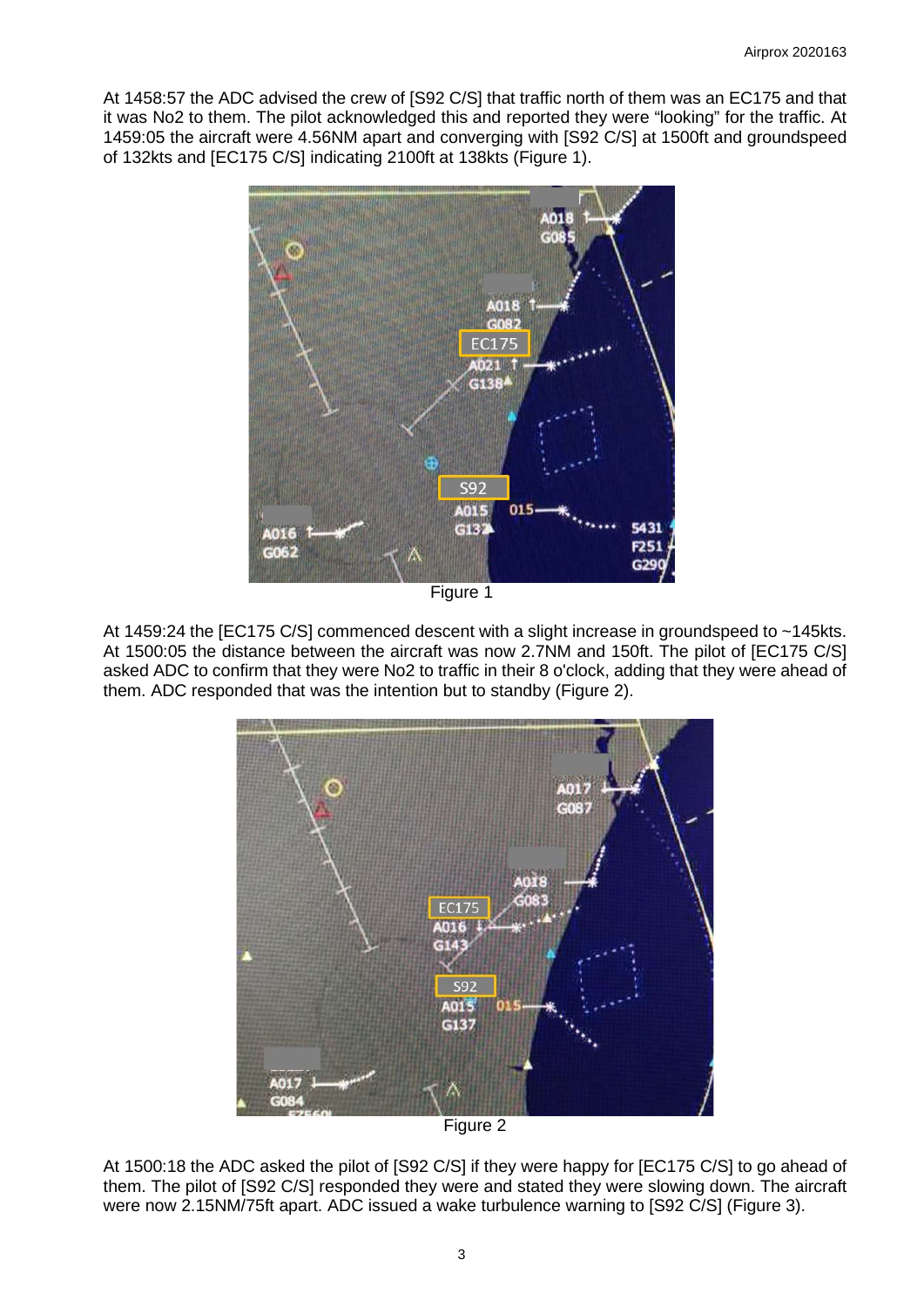

Figure 3

At 1500:28 the ADC advised the crew of [EC175 C/S] that they were now number one and to continue to final. Both aircraft subsequently landed safely. At 1501:00 **t**he groundspeed of [S92 C/S] had reduced to 80-90kts with the closest point of approach recorded at 1.61NM and 75ft. At this time [EC175 C/S] was tracking 255° at 130kts groundspeed and [S92 C/S] tracking 300° at 86kts. [S92 C/S] was in [EC175 C/S]'s 7 o'clock position (Figure 4).



Figure 4

ADC issued a circuit joining clearance to the pilots of [S92 C/S] and [EC175 C/S] leaving both crews with the understanding that [S92 C/S] was No1. As part of the instruction to [EC175 C/S], ADC mentioned the other traffic was "coasting in at Bridge of Don" when in fact the aircraft was still 3NM offshore at this point]. The crew of [EC175 C/S] initially discounted the traffic they could see as being [S92 C/S] due to its distance from Bridge of Don at the time. As [EC175 C/S] descended the aircraft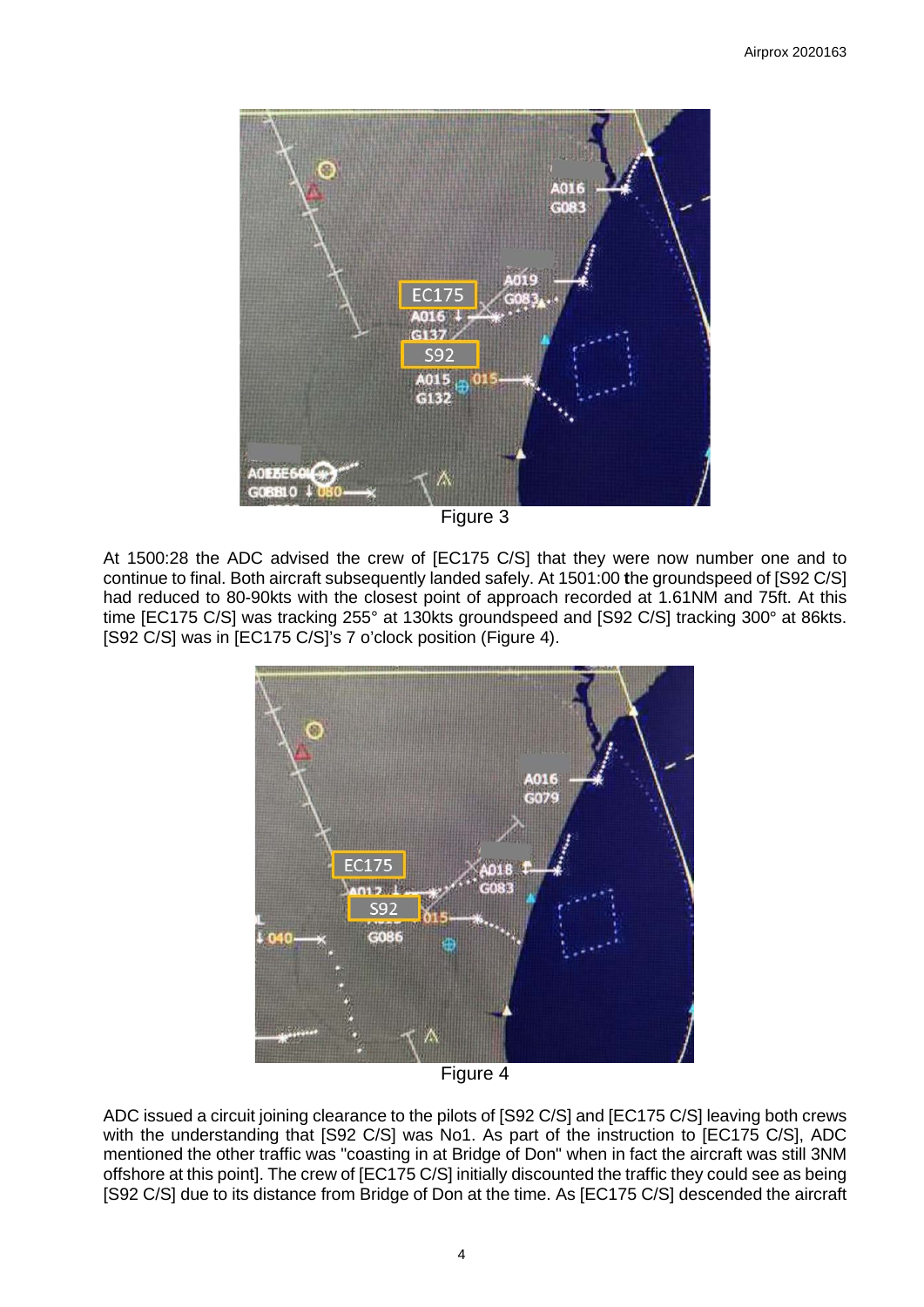picked up speed which then placed it in the position of coming into [S92 C/S]'s 1 o'clock position, prompting the pilot of [EC175 C/S] to seek clarification on the order as their aircraft was now better positioned for left base ahead of [S92 C/S]. Separation had reduced to 2.15NM and 75ft when the pilot of [S92 C/S] confirmed they were visual with [EC175 C/S], with the crew of [S92 C/S] reducing speed to arrange their flight to position behind the other aircraft. The aircraft's relative positions and tracks, combined with the fact all pilots were visual with the other aircraft, were such that it was unlikely that the two aircraft would become unsafely proximate. However, in the opinion of the crew of [S92 C/S] this situation did constitute an Airprox.

## **UKAB Secretariat**

The S92 and EC175 pilots shared an equal responsibility for collision avoidance and not to operate in such proximity to other aircraft as to create a collision hazard. [1](#page-4-0) If the incident geometry is considered as converging then the S9[2](#page-4-1) pilot was required to give way to the EC175. $^2$ 

## **Summary**

An Airprox was reported when an S92 and an EC175 flew into proximity in the vicinity of Aberdeen airport at 1500Z on Thursday 12<sup>th</sup> November 2020. The S92 pilot was operating under VFR in VMC, and in receipt of an ACS from Aberdeen and the EC175 pilot was operating under VFR in VMC and was also in receipt of an ACS from Aberdeen.

## **PART B: SUMMARY OF THE BOARD'S DISCUSSIONS**

Information available consisted of reports from both pilots, radar photographs/video recordings, reports from the air traffic controllers involved and reports from the appropriate operating authorities. Relevant contributory factors mentioned during the Board's discussions are highlighted within the text in bold, with the numbers referring to the Contributory Factors table displayed in Part C.

Due to the exceptional circumstances presented by the coronavirus pandemic, this incident was assessed as part of a 'virtual' UK Airprox Board meeting where members provided a combination of written contributions and dial-in/VTC comments.

The Board first looked at the actions of the EC175 pilot. They had been told by ATC that they were No2 to the S92, readback that clearance correctly and so were in no doubt as to the order of recovery. The pilot reported that at first they believed that the S92 that they were visual with was not the aircraft they needed to route behind and so continued on track. A descent coupled with an increase in speed meant that they routed ahead of the S92 so the pilot queried the order of sequencing with ATC. Members thought that in positioning ahead of the S92 without first getting approval from ATC (**CF3**), the EC175 pilot deviated from their ATC clearance (**CF1**) and in doing so placed the controller in an invidious position. Furthermore, in presenting the controller with a *fait accompli* by positioning prior to receiving permission to route ahead (**CF2**) the pilot did not take into account that the controller had other considerations when positioning traffic, including maintaining the efficient use of the runway for other inbound aircraft.

The Board then looked at the actions of the S92 pilot, noting that they were visual throughout the incident, some members wondered whether the pilot was concerned for the safety of their aircraft, or was somewhat upset by having to delay to go behind the EC175, when the EC175 pilot was told by ATC to position behind them. Nevertheless, having been advised by ATC that the order was changing, they manoeuvred their aircraft and slowed down to ensure separation.

The Board then briefly looked at the actions of ATC, and acknowledged that they were placed in a difficult position, in that a plan was made and communicated to all involved, but when the EC175 pilot

<span id="page-4-0"></span><sup>1</sup> SERA.3205 Proximity.

<span id="page-4-1"></span><sup>&</sup>lt;sup>2</sup> SERA.3210 Right-of-way (c)(2) Converging.